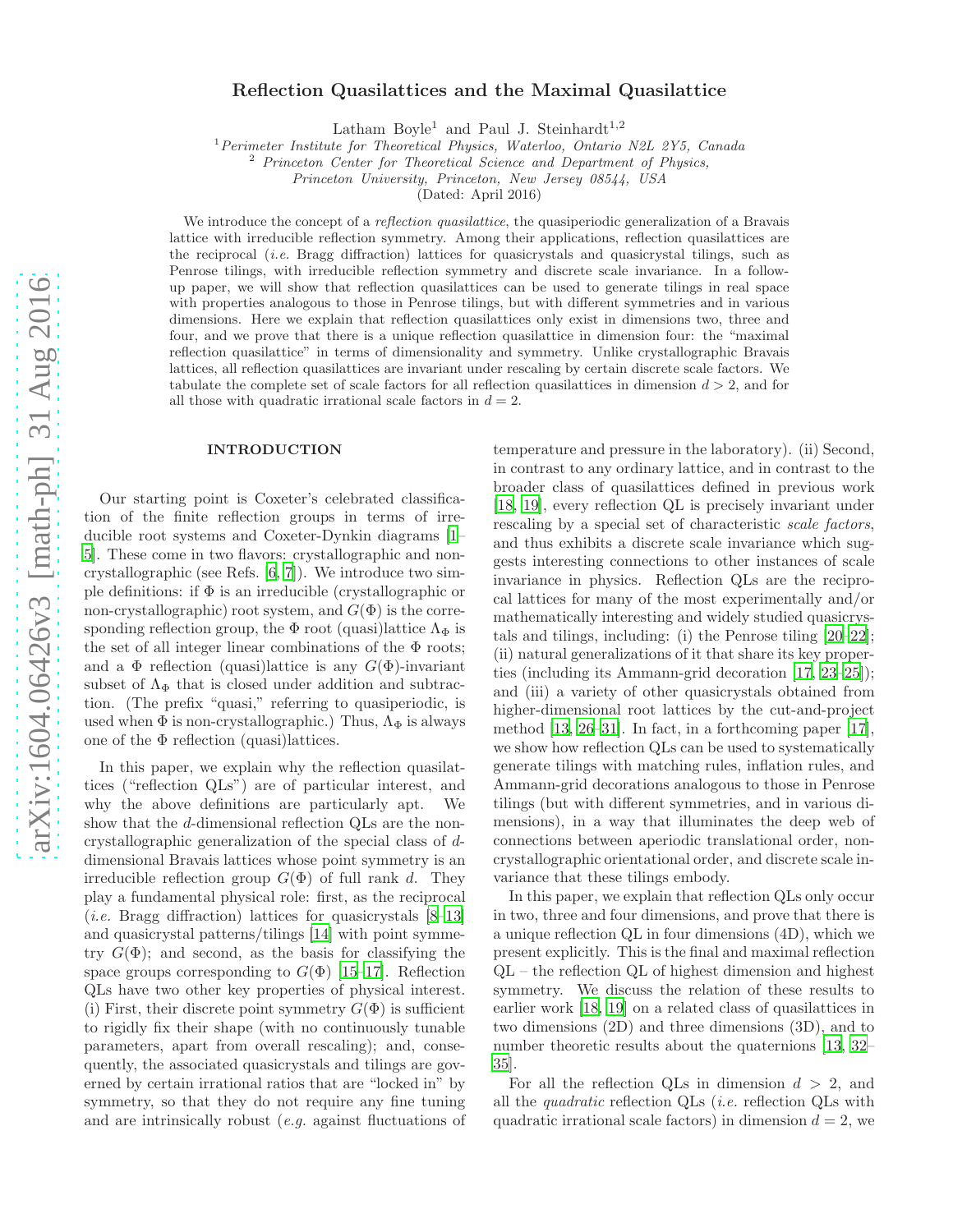tabulate the corresponding scale factors, and prove that we have the complete set.

### NON-CRYSTALLOGRAPHIC ROOT SYSTEMS

For an introduction to finite reflection groups (finite Coxeter groups), roots systems and Coxeter-Dynkin diagrams, see Chapter 4, Section 2 in [\[6](#page-4-2)] (for a brief introduction) and Part 1 (*i.e.* Chs. 1-4) in [\[7\]](#page-4-3) (for more detail). For an introduction to a wide range of relevant mathematics underlying our study, see [\[13](#page-4-5)].

The irreducible finite reflection groups and their corresponding root systems may be neatly described by Coxeter-Dynkin diagrams (see [\[6,](#page-4-2) [7\]](#page-4-3)). These come in two varieties: crystallographic and non-crystallographic. The crystallographic cases are familiar from the theory of Lie groups and Lie algebras: they come in four infinite families  $(A_n, B_n, C_n$  and  $D_n)$  and five exceptional cases  $(G_2, F_4, E_6, E_7 \text{ and } E_8)$ . The remaining roots systems are non-crystallographic: almost all of these are in 2D  $(I_2^n, n = 5, 7, 8, 9, \ldots)$ , with just one in 3D  $(H_3)$ , one in  $4D(H_4)$ , and none in higher dimensions.

Let us describe the non-crystallographic roots systems:

First consider  $I_2^n$ . In geometric terms, the  $2n$  roots of  $I_2^n$  are perpendicular to the *n* mirror planes of an equilateral *n*-sided polygon; note that when *n* is odd, these mirror planes are all equivalent (each intersects a vertex and its opposite edge), but when  $n$  is even the mirror planes split into two inequivalent sets (those that intersect two opposite vertices, and those that intersect two opposite edges). In algebraic terms, we can think of the  $2n$  roots as  $2n$  complex numbers. When n is odd, these are the  $(2n)$ th roots of unity:  $\zeta_{2n}^k$   $(k = 1, \ldots, 2n)$ , where  $\zeta_n \equiv \exp(2\pi i/n)$ . When *n* is even, the 2*n* roots break into two rings: (i) a first ring  $\zeta_n^k$   $(k = 1, \ldots, n)$ ; and (ii) a second ring which we can think of as  $\zeta_n^k + \zeta_n^{k+1}$  $(k = 1, \ldots, n)$ . The  $I_2^n$  reflections generate the symmetry group of the regular  $n$ -gon, of order  $2n$ .

Next consider  $H_3$ . If we let  $\tau$  denote the golden ratio  $\frac{1}{2}(1+\sqrt{5})$ , the  $H_3$  roots are the 30 vectors obtained from

<span id="page-1-0"></span>
$$
\{\pm 1, 0, 0\} \quad \text{and} \quad \frac{1}{2} \{\pm \tau, \pm 1, \pm 1/\tau\} \tag{1}
$$

by taking all combinations of  $\pm$  signs, and all even permutations of the three coordinates. These point to the 30 edge midpoints of a regular icosahedron, and the corresponding reflections generate the full symmetry group of the icosahedron (of order 120).

Finally consider  $H_4$ . From a geometric standpoint, the  $H_4$  roots are the 120 vectors obtained from

<span id="page-1-1"></span>
$$
\{\pm 1, 0, 0, 0\}(1/2)\{\pm 1, \pm 1, \pm 1, \pm 1\}(1/2)\{0, \pm \tau, \pm 1, \pm 1/\tau\}
$$
(2)

by taking all combinations of  $\pm$  signs, and all even permutations of the four coordinates: these are the 120 vertices of a 4D regular polytope called the 600 cell [\[4\]](#page-4-18). From the algebraic standpoint, they are the set of 120 "unit icosians" [\[6\]](#page-4-2) within the skew field of quaternions  $\mathbb H$ (see [\[36\]](#page-5-1) for an introduction). The  $H_4$  reflections generate the symmetry group of the 600 cell: this group has  $120^2 = 14400$  elements, corresponding to all maps from  $\mathbb{H} \to \mathbb{H}$  of the form  $Q \to \bar{q}_1 Q q_2$  or  $Q \to \bar{q}_1 \bar{Q} q_2$ , where  $q_1$ and  $q_2$  are any two unit icosians [\[27](#page-4-19), [36](#page-5-1)].

### ROOT AND REFLECTION LATTICES AND QUASILATTICES: DEFINITIONS

Let  $\Phi$  be a finite irreducible (crystallographic or noncrystallographic) root system, with  $G(\Phi)$  the corresponding reflection group. We introduce two definitions:

Definition 1. The  $\Phi$  "root (quasi)lattice"  $\Lambda_{\Phi}$  is the set of all integer linear combinations of the Φ roots.

Definition 2. A  $\Phi$  "reflection (quasi)lattice" is any subset of  $\Lambda_{\Phi}$  (including  $\Lambda_{\Phi}$  itself) that is: (i)  $G(\Phi)$ -invariant and (ii) closed under addition and subtraction.

Here "quasi" is used when  $\Phi$  is non-crystallographic, and we abbreviate quasilattice as QL. The term "lattice" without any prefix refers to crystallographic only.

Let  $\Phi$  have rank d: if  $\Phi$  is crystallographic, a  $\Phi$  root (or reflection) lattice is an ordinary lattice in  $\mathbb{R}^d$  (with some finite minimum separation between nearest neighbors); while if  $\Phi$  is non-crystallographic, then a  $\Phi$  root (or reflection) QL is a *dense* set of points in  $\mathbb{R}^d$  (with points arbitrarily close to every point in  $\mathbb{R}^d$ .

### REMARKS ON THESE DEFINITIONS

Definition 1 is clear: it is the non-crystallographic generalization of a (crystallographic) root lattice. But to fully appreciate Definition 2, it is helpful to review the definition of a "G-lattice" proposed by Rokhsar, Mermin and Wright (RMW) [\[19](#page-4-10)]:

Let G be a point group in  $\mathbb{R}^d$ , and let  $\Lambda$  be a rank-d set of vectors in  $\mathbb{R}^d$ . A is a d-dimensional G-lattice if it: (i) is G-invariant; (ii) is closed under addition and subtraction; and (iii) is of the minimal integer rank compatible with G-invariance. This is the non-crystallographic generalization of the idea of a Bravais lattice with point group  $G$  (since, when  $G$  is crystallographic, the  $G$ -lattices are precisely the Bravais lattices with point group  $G$ ).

Remark 1. The reflection (quasi)lattices are a natural subclass of Bravais (quasi)lattices: those whose point group is an irreducible reflection group of full rank. That is, the reflection (quasi)lattices are the  $d$ -dimensional  $G$ lattices for which  $G = G(\Phi)$  is an irreducible rank d reflection group. This can be proved as follows. First of all, one can check that any set of vectors that is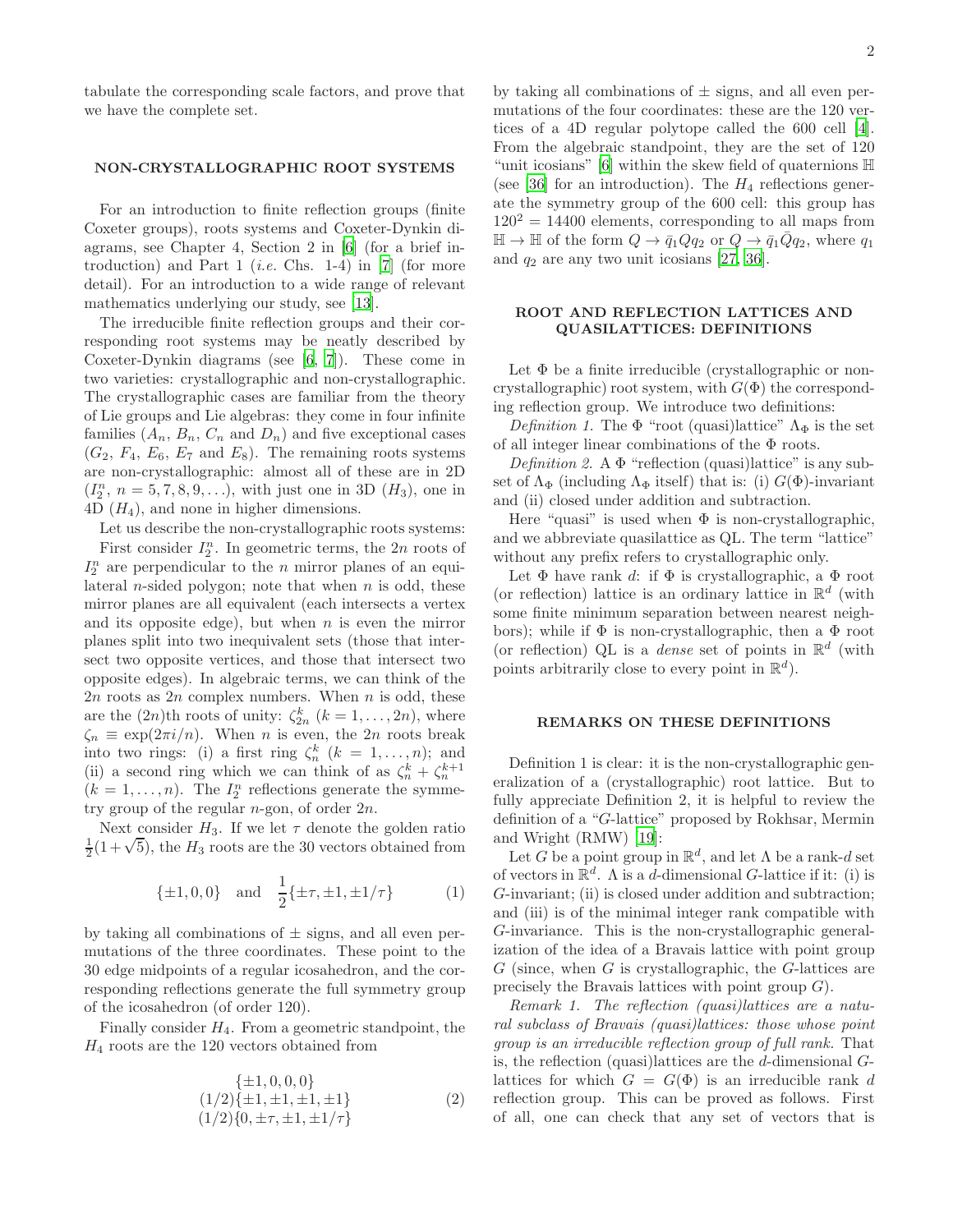$G(\Phi)$ -invariant and closed under addition and subtraction must contain a copy of the  $\Phi$  root system itself. [Let us check the  $H_4$  case to illustrate: if  $\Lambda$  is  $H_4$ -symmetric and  $\lambda = \{w, x, y, z\}$  is any element in  $\Lambda$  with  $w \neq 0$ , then by an  $H_4$  transformation,  $\lambda' = \{w, -x, -y, -z\}$  is also in  $\Lambda$ , and hence so is  $\lambda + \lambda' = \{2w, 0, 0, 0\}$ , which is  $2w$ times the  $H_4$  root  $\{1, 0, 0, 0\}$ . Thus, by  $H_4$ -symmetry,  $\Lambda$  must contain the whole  $H_4$  root system (times  $2w$ ).] We draw two implications from this. First, a  $\Phi$  reflection (quasi)lattice has the minimal integer rank compatible with  $G(\Phi)$  invariance, and is hence a  $G(\Phi)$ -lattice. Second, by the "geometric lemma" in [\[19\]](#page-4-10) (which says that, if  $\Lambda$  has integer rank  $n$ , then any  $n$  integrally independent vectors in  $\Lambda$  integrally span  $\Lambda$ , after a suitable rescaling) it follows that any  $G(\Phi)$ -lattice is integrally spanned by the  $\Phi$  roots, and is hence a  $\Phi$  reflection (quasi)lattice.

Remark 2. Compared to the earlier approach of defining and studying the class of G-lattices, our approach of defining and studying the class of reflection lattices and quasilattices has key advantages. (i) Speaking first in general terms, Definition 2 is a more elegant starting point than the definition of a G-lattice, and more connected to the heart of mathematics via root lattices. (ii) In particular, the G-lattice definition relies on the awkward minimal-integer-rank condition, which is needed to exclude a host of other, less interesting, "non-minimal" or "incommensurately modulated" crystals and quasicrystals [\[16\]](#page-4-20). By contrast, Definition 2 has the conceptual advantage that, since it is fundamentally based on the notion of a root system, the minimal-integer-rank property is achieved automatically, with no need to impose this as a separate condition. (iii) Similarly, the most interesting quasicrystals and aperiodic tilings (such as the Penrose tiling) exhibit discrete scale invariance: reflection quasilattices have this property automatically, whereas G-quasilattices do not. (iv) From Definition 2 and Remark 1, we infer another feature that is interesting, both mathematically and physically: a reflection (quasi)lattice is a special type of Bravais (quasi)lattice whose shape is completely "locked in" by its point group (with no tunable shape parameters, apart from overall rescaling).

## THE REFLECTION QUASILATTICES

Reflection QLs in two dimensions: For each integer  $n = 5, 7, 8, 9 \dots$ , the  $I_2^n$  root QL is the ring of cyclotomic integers  $\mathbb{Z}(\zeta_n) - i.e.$  the set of all integer linear combinations of the *n*<sup>th</sup> roots of unity  $\zeta_n^k$ . (Note: when *n* is odd, the  $I_2^n$  and  $I_2^{2n}$  root QLs are redundant.) By the logic in [\[19\]](#page-4-10) (see also [\[37](#page-5-2), [38\]](#page-5-3)), all *other*  $I_2^n$  reflection QLs correspond to non-trivial ideals within  $\mathbb{Z}(\zeta_n)$ : finding all such ideals is an important unsolved problem in algebraic number theory, so we cannot enumerate all the  $I_2^n$  reflection QLs for general *n*; but for all  $n < 23$ , and all even  $n < 46$ , the only  $I_2^n$  reflection QL is the  $I_2^n$  root QL.

Reflection QLs in three dimensions: The argument in Sec. 3 of [\[19\]](#page-4-10) implies that there are precisely three reflection QLs in 3D (all of type  $H_3$ ). To describe them, first recall that the  $H_3$  roots [\(1\)](#page-1-0) point to the edge midpoints of a regular icosahedron. The 12 vertices of this icosahedron are then the 12 vectors obtained from  $\{\pm 1, \pm \tau, 0\}$ by taking all combinations of  $\pm$  signs and all even permutations of the coordinates. Now choose  $v_1, \ldots, v_6$  to be six of these vectors that are integrally independent  $(e.g.,)$ the six vectors obtained from  $\{1, \pm \tau, 0\}$  by including both  $\pm$  options, and all even permutations of the coordinates). The three reflection QLs  $(H_3^1, H_3^2 \text{ and } H_3^3)$  consist of all linear combinations  $m_1v_1 + \ldots + m_6v_6$ , where the coefficients satisfy an appropriate restriction: for  $H_3^1$ , the coefficients  $m_i$  must be integers; for  $H_3^2$ , the coefficients  $m_i$  must be integers whose sum  $m_1 + \ldots + m_6$  is even; and for  $H_3^3$ , the coefficients  $m_i$  must either be all integers  $(m_i \in \mathbb{Z})$  or all half-integers  $(m_i \in \mathbb{Z} + \frac{1}{2})$ . We refer to these three  $H_3$  reflection QLs as "primitive", "fcc" and "bcc", respectively, since they arise by orthogonally projecting the six-dimensional primitive cubic, fcc or bcc lattices, respectively, on a maximally-symmetric 3D subspace.

The maximal reflection  $QL$ : We next prove that there is a unique reflection QL in 4D. This is the "maximal reflection QL," maximal in terms of both dimensionality and symmetry.

First note that the only available root system for a reflection QL  $\Lambda$  in 4D is  $H_4$ . Every vector  $\lambda \in \Lambda$  can then be written as an integer linear combination of the  $120 H_4$  roots, which can, in turn, be written as an integer linear combination of the eight vectors

$$
\{\frac{1}{2}, 0, 0, 0\}, \{0, \frac{1}{2}, 0, 0\}, \{0, 0, \frac{1}{2}, 0\}, \{0, 0, 0, \frac{1}{2}\}, \{\frac{7}{2}, 0, 0, 0\}, \{0, \frac{7}{2}, 0, 0\}, \{0, 0, \frac{7}{2}, 0\}, \{0, 0, 0, \frac{7}{2}\}.
$$
 (3)

So the subset of vectors in  $\Lambda$  that are proportional to  $\{1, 0, 0, 0\}$  can all be written in the form  $(1/2)\{m +$  $n\tau, 0, 0, 0$  (with  $m, n \in \mathbb{Z}$ ) – *i.e.* they are a subset of (a scaled copy of) the "golden integers" (the set of numbers  $m + n\tau$  with  $m, n \in \mathbb{Z}$ . Now consider any such vector  $\{w, 0, 0, 0\}$ . By  $H_4$  symmetry,  $\Lambda$  must also also contain  $w$  times every  $H_4$  root and, in particular, it must contain  $(w/2)\{\tau,1/\tau,1,0\}$  and  $(w/2)\{\tau,-1/\tau,-1,0\}$  as well as their sum  $\tau \{w, 0, 0, 0\}$ . Hence we can apply the "algebraic lemma" proved in [\[18](#page-4-9)] (which says that any subset of the golden integers that is closed under addition and subtraction and scaling by  $\tau$  must be a scaled copy of the golden integers) to infer that the subset of vectors in  $\Lambda$ that are proportional to  $\{1, 0, 0, 0\}$  are a scaled copy of the golden integers. Let us rescale the QL so that the vectors proportional to  $\{1, 0, 0, 0\}$  are precisely the set of all golden integers times  $\{1, 0, 0, 0\}$  (and, by symmetry, the vectors proportional to any root are precisely the set of all golden integers times that root). So  $\Lambda$  must contain all the golden integers times each  $H_4$  root, and all integer linear combinations of such vectors. We will next show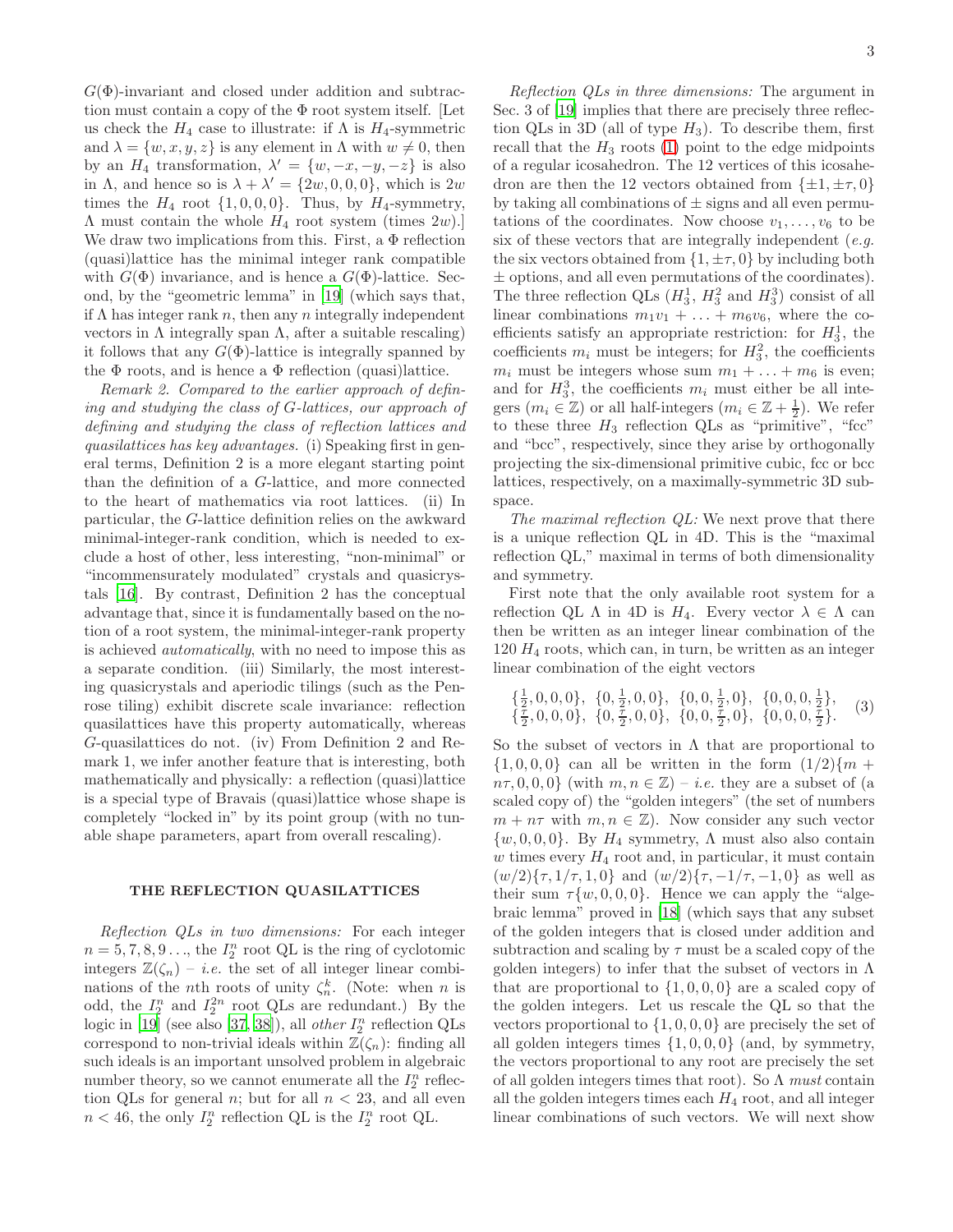that it cannot contain anything else.

To see this, first recall that if  $\Lambda$  contains a vector  $\lambda = \{w, x, y, z\}$ , it also contains the vector  $\{2w, 0, 0, 0\}$ ; and, by a similar argument, it also contains the vectors  $\{0, 2x, 0, 0\}, \{0, 0, 2y, 0\}$  and  $\{0, 0, 0, 2z\}$ . Since  $2w, 2x$ ,  $2y$  and  $2z$  must all be golden integers, it follows that any vector  $\lambda \in \Lambda$  must have the form

<span id="page-3-0"></span>
$$
\lambda = (1/2)\{m_0 + n_0\tau, m_1 + n_1\tau, m_2 + n_2\tau, m_3 + n_3\tau\} \tag{4}
$$

(with  $m_i, n_i \in \mathbb{Z}$ ). But if we apply any  $H_4$  transformation to  $\lambda$ , the requirement that the new vector  $\lambda'$  must also have this form (with new integers  $m'_i, n'_i$ ) restricts the possible values of the integers  $m_i$  and  $n_i$ . It is enough to consider the transformation  $\lambda' = \lambda q$  where q is any unit icosian [\(2\)](#page-1-1); in this way we obtain the constraints

<span id="page-3-1"></span>
$$
m_{\alpha} + m_{\beta} + m_{\gamma} + m_{\delta} = \text{even}
$$
  
\n
$$
n_{\alpha} + n_{\beta} + n_{\gamma} + n_{\delta} = \text{even}
$$
  
\n
$$
m_{\alpha} + n_{\alpha} + m_{\beta} + n_{\gamma} = \text{even},
$$
  
\n(5)

where the indices  $\{\alpha, \beta, \gamma, \delta\}$  are any even permutation of  $\{0, 1, 2, 3\}$ . In considering which combinations of  $m_i$  and  $n_i$  are allowed, it is also enough to consider  $m_i$  and  $n_i$  to be valued mod 2, since we already know that  $\Lambda$  contains all golden integers times the four cartesian unit vectors, so if it contains the combination  ${m_0, m_1, m_2, m_3, n_0, n_1, n_2, n_3}$ , it also contains the combination where one or more of these integers is shifted by  $\pm 2$ . Thus, we can simply enumerate all 16 allowed vec-tors [\(4\)](#page-3-0) satisfying the constraints  $(5)$ : namely,  $\{0, 0, 0, 0\}$ ,  $\frac{1}{2}$ {1, 1, 1, 1},  $\frac{1}{2}$ { $\tau$ ,  $\tau$ ,  $\tau$ ,  $\tau$ },  $\frac{1}{2}$ {1+ $\tau$ , 1+ $\tau$ , 1+ $\tau$ , 1+ $\tau$ } and all even permutations of  $\frac{1}{2}$ {0, 1 +  $\tau$ ,  $\tau$ , 1}. But each of these vectors is a golden integer times a root, which we already proved had to be in  $\Lambda$ .

Thus, an  $H_4$  reflection QL must contain all integer linear combinations of the  $H_4$  roots, and nothing else – this completes the proof that it is unique (and is none other than the  $H_4$  root QL). This corresponds to the ring of quaternions known as the icosians, which may be obtained by orthogonally projecting the  $E_8$  root lattice on a maximally-symmetric 4D subspace [\[6](#page-4-2), [27\]](#page-4-19). In fact, our geometric proof turns out to be ultimately equivalent to the number-theoretic result that every left ideal in the icosians is principal [\[13,](#page-4-5) [32](#page-4-17)[–35\]](#page-5-0).

### DISCRETE SCALE INVARIANCE

Unlike an ordinary lattice, which has no scale invariance, each reflection QL has discrete scale invariance – it is exactly invariant under rescaling by any integer power of one or more "scale factors." Just as we cannot enumerate all the reflection QLs in 2D, we cannot enumerate all of their scale factors in 2D – but we can say that the scale factors for the  $I_2^n$  reflection QLs will be irrationals of order  $\phi(n)/2$  [\[37](#page-5-2)], where Euler's totient function  $\phi(n)$  is the

Reflection quasilattice Description Scale factor

| $I_2^5/I_2^{10}$            | $\operatorname*{root}$                  |                |
|-----------------------------|-----------------------------------------|----------------|
| $I_2^8$                     | root                                    | $1 + \sqrt{2}$ |
| $I_2^{12}$                  | root                                    | $2 + \cdot$    |
| $\overline{H^1_3} \\ H^2_3$ | primitive                               | $\tau^3$       |
|                             | $\ensuremath{\text{fcc}}\xspace$ (root) | $\tau$         |
| $H_3^3$                     | bcc                                     | $\tau$         |
| $H_4$                       | root                                    | $\tau$         |

<span id="page-3-2"></span>TABLE I: All reflection quasilattices ("reflection QLs") in dimension d > 2, and all *quadratic* reflection QLs (*i.e.* reflection QLs with scale factor given by a quadratic irrational) in  $d = 2$ . Here  $\tau \equiv \frac{1}{2}(1+\sqrt{5})$  is the golden ratio. The reflection QLs that are also root quasilattices are labeled "root", while the descriptions "primitive/fcc/bcc" are explained in the text.

number of positive integers less than  $n$  (including 1) that share no common factor with  $n$ ; and also that a *subset* of the scale factors for the  $I_2^n$  root QL will be given by elementary expressions called the real cyclotomic units [\[37\]](#page-5-2).

An important set of 2D reflection QLs are the three cases with  $\phi(n)/2 = 2$ :  $I_2^5/I_2^{10}$ ,  $I_2^8$  and  $I_2^{12}$ . For these three 2D reflection QLs, and for the 3D  $H_3$  and 4D  $H_4$ reflection QLs, the scale factors are quadratic irrationals. Following similar reasoning to that in [\[13,](#page-4-5) [15,](#page-4-7) [16\]](#page-4-20), the complete set of possible scale factors can be derived explicitly by the following argument. If a QL is invariant under rescaling by  $\eta$ , then any 1D sublattice must also be invariant under the same rescaling. In other words, the scaling group of the QL must be a subgroup of the scaling group of its 1D sublattice. Each of the  $I_2^5/I_2^{10}$ ,  $I_2^8$ ,  $I_2^{12}$ ,  $H_3$  and  $H_4$  reflection QLs contain a 1D sublattice corresponding to a ring of real quadratic integers  $\mathbb{Z}(\sqrt{\kappa})$ :  $I_2^5/I_2^{10}$ ,  $H_3$  and  $H_4$  contain  $\mathbb{Z}(\sqrt{5})$ ,  $I_2^8$  contains  $\mathbb{Z}(\sqrt{2})$ and  $I_2^{12}$  contains  $\mathbb{Z}(\sqrt{3})$ . But the scale factors of  $\mathbb{Z}(\sqrt{\kappa})$ (where  $\kappa$  is a positive square-free integer) are precisely  $\pm u^k$  where k is any integer and the "fundamental unit" u is given by  $(a + b\sqrt{\Delta})/2$  where a and b are the smallest positive integer solutions of  $a^2 - \Delta b^2 = \pm 4$  and  $\Delta$  is the discriminant of  $\mathbb{Q}(\kappa)$  ( $\Delta = \kappa$  if  $\kappa = 1 \mod 4$ , and  $\Delta = 4\kappa$  if  $\kappa = 2$  or 3 mod 4) [\[39](#page-5-4)]. So, for  $\mathbb{Z}(\sqrt{5})$ ,  $\mathbb{Z}(\sqrt{2})$ and  $\mathbb{Z}(\sqrt{3})$ , the fundamental units are  $\tau = \frac{1}{2}(1 + \sqrt{5})$ (the golden ratio),  $1 + \sqrt{2}$  (the silver ratio) and  $2 + \sqrt{3}$ , respectively. We then check that the reflection QL is symmetric under the full scaling group  $\pm u^k$  of its 1D sublattice, except for  $H_3^1$  which is invariant under the subgroup  $\pm (u^3)^k$ .

Table [I](#page-3-2) summarizes our results.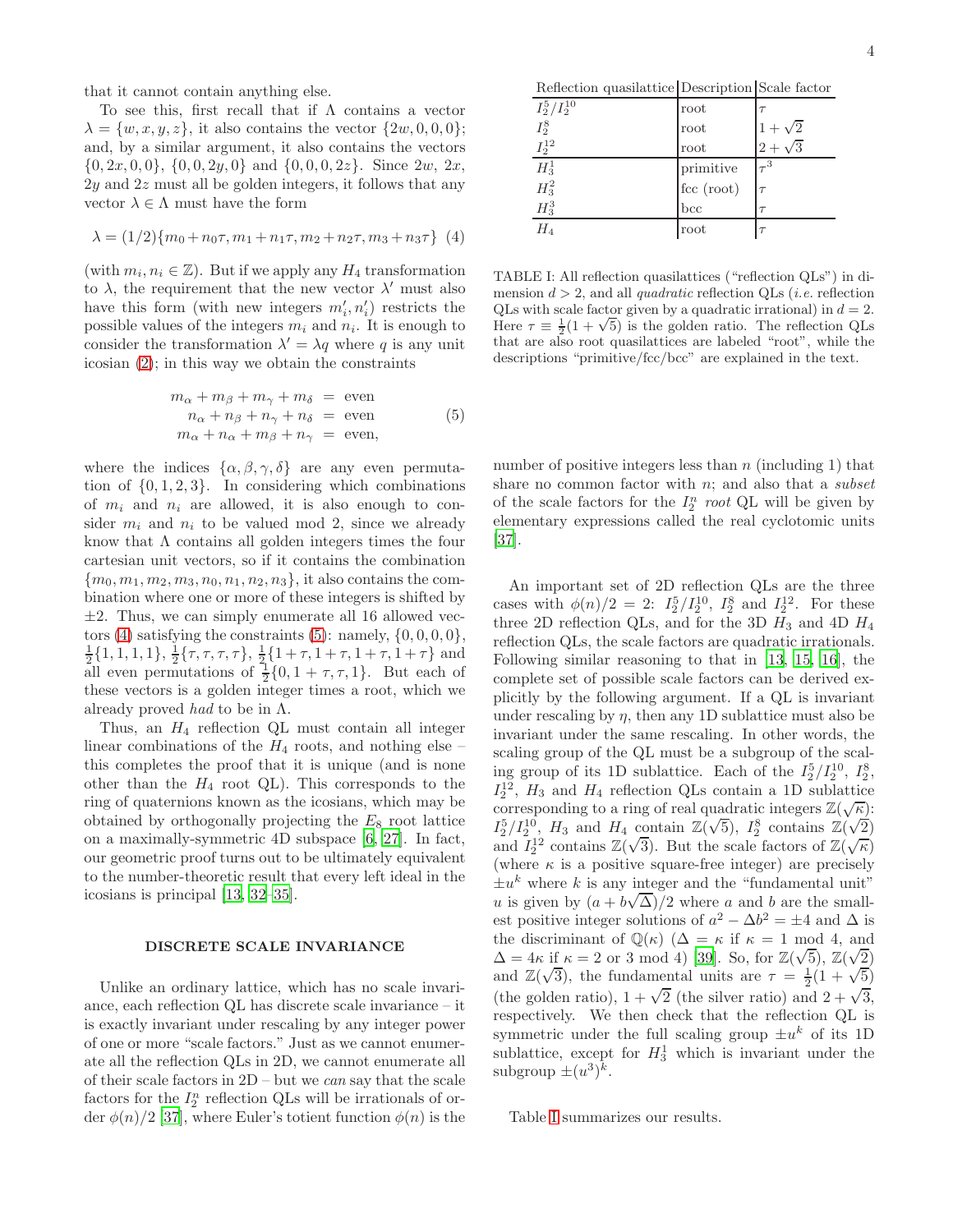#### DISCUSSION

We conclude by mentioning a few directions for future work. First, we note that the crystallographic root lattices are among the most important lattices in mathematics, playing a key role in the study of Lie algebras, Lie groups, representation theory, quivers, catastrophes, singularity theory and other contexts [\[6,](#page-4-2) [40](#page-5-5)[–43\]](#page-5-6). As generalizations, the root QLs and reflection QLs may lead to some extensions of these applications. Second, as will be detailed in a forthcoming paper [\[17\]](#page-4-8), there is a direct relationship between reflection QLs and tesselations that have the matching-rule, inflation-rule, and Ammann-grid properties of Penrose tilings. Given our proof here that there are only a handful of reflection QLs in dimension  $d > 2$ , we can determine the complete set of irreducible Penrose-like tilings in  $d > 2$ . Finally, on a more speculative level, it is natural to notice that the maximal reflection QL – a very distinctive and beautiful object – exists in 4D, which is also the apparent dimension of spacetime: it is interesting to consider the connections to fundamental physics, or to novel discretization schemes for Euclideanized 4D field theory.

### ACKNOWLEDGEMENTS

Research at Perimeter Institute is supported by the Government of Canada through Industry Canada and by the Province of Ontario through the Ministry of Research and Innovation. L.B. also acknowledges support from an NSERC Discovery Grant.

- <span id="page-4-0"></span>[1] H.S.M. Coxeter, "Groups whose fundamental regions are simplexes," J. London Math. Soc. 6, 132 (1931).
- [2] H.S.M. Coxeter, "Discrete groups generated by reflections," Ann. Math. 35, 588 (1934).
- [3] H.S.M. Coxeter, "Complete enumeration of finite groups of the form  $R_i^2 = (R_i R_j)^{k_{ij}} = 1$ ", J. London Math. Soc. 1, 21 (1935).
- <span id="page-4-18"></span>[4] H.S.M. Coxeter, *Regular Polytopes* (Methuen & Co. Ltd., London, 1948).
- <span id="page-4-1"></span>[5] H.S.M. Coxeter and W.O.J. Moser, *Generators and Relations for Discrete Groups* (Springer-Verlag, Berlin, 1980).
- <span id="page-4-2"></span>[6] J.H. Conway and N.J.A. Sloane, *Sphere Packings, Lattices and Groups* (Springer-Verlag, New York, 1993).
- <span id="page-4-3"></span>[7] J.E. Humphreys, *Reflection Groups and Coxeter Groups* (Cambridge University Press, Cambridge, 1990).
- <span id="page-4-4"></span>[8] D. Levine and P.J. Steinhardt, "Quasicrystals: A New Class of Ordered Structures," Phys. Rev. Lett. 53, 2477 (1984).
- [9] C. Janot, *Quasicrystals* (Oxford University Press, Oxford, 1994).
- [10] M. Senechal, *Quasicrystals and Geometry* (Cambridge University Press, Cambridge, 1995).
- [12] W. Steurer and S. Deloudi, *Crystallography of Quasicrystals: Concepts, Methods and Structures* (Springer-Verlag, Berlin, 2009).
- <span id="page-4-5"></span>[13] M. Baake and U. Grimm, *Aperiodic Order. Volume 1: A Mathematical Invitation* (Cambridge University Press, Cambridge, 2013).
- <span id="page-4-6"></span>[14] B. Grunbaum and G. C. Shephard, *Tilings and Patterns* (W.H.Freeman and Company, New York, 1987).
- <span id="page-4-7"></span>[15] D.S. Rokhsar, D.C. Wright and N.D. Mermin, "The twodimensional quasicrystallographic space groups with rotational symmetries less than 23-Fold," Acta Cryst., Sect. A: Found. Adv. 44, 197 (1988).
- <span id="page-4-20"></span>[16] Mermin, N. David. "The space groups of icosahedral quasicrystals and cubic, orthorhombic, monoclinic, and triclinic crystals." Reviews of modern physics 64, no. 1 (1992): 3.
- <span id="page-4-8"></span>[17] L. Boyle and P.J. Steinhardt, "Coxeter Pairs, Ammann Patterns, and Penrose-like Tilings," [arXiv:1608.08215.](http://arxiv.org/abs/1608.08215)
- <span id="page-4-9"></span>[18] Mermin, N. David, Daniel S. Rokhsar, and David C. Wright, "Beware of 46-fold symmetry: The classification of two-dimensional quasicrystallographic lattices," Physical review letters 58.20 (1987): 2099.
- <span id="page-4-10"></span>[19] Rokhsar, Daniel S., N. David Mermin, and David C. Wright, "Rudimentary quasicrystallography: The icosahedral and decagonal reciprocal lattices," Physical Review B 35.11 (1987): 5487.
- <span id="page-4-11"></span>[20] R. Penrose, "The role of aesthetics in pure and applied mathematical research," Bull. Inst. Math. Appl. 10, 266  $(1974)$ .
- [21] M. Gardner, "Extraordinary nonperiodic tiling that enriches the theory of tiles," Sci. Amer. 236, 110 (1977).
- <span id="page-4-12"></span>[22] R. Penrose, "Pentaplexity," Eureka 39, 16 (1978)
- <span id="page-4-13"></span>[23] L. Boyle and P.J. Steinhardt, "Self-Similar One-Dimensional Quasilattices," [arXiv:1608.08220.](http://arxiv.org/abs/1608.08220)
- [24] J. E. S. Socolar and P. J. Steinhardt, "Quasicrystals. II. Unit-cell configurations," Phys. Rev. B 34, 617 (1986).
- <span id="page-4-14"></span>[25] J. E. S. Socolar, "Simple octagonal and dodecagonal quasicrstyals," Phys. Rev. B 39, 10519 (1989).
- <span id="page-4-15"></span>[26] M. Baake *et al*, "Root lattices and quasicrystals," J. Phys. A: Math. Gen. 23, L1037 (1990).
- <span id="page-4-19"></span>[27] V. Elser and N.J.A. Sloane. "A highly symmetric fourdimensional quasicrystal." Journal of Physics A: Mathematical and General 20.18 (1987): 6161.
- [28] J.F. Sadoc and R. Mosseri. "The E8 lattice and quasicrystals: geometry, number theory and quasicrystals." Journal of Physics A: Mathematical and General 26.8 (1993): 1789.
- [29] J. F. Sadoc and R. Mosseri. "The E8 lattice and quasicrystals." Journal of non-crystalline solids 153 (1993): 247-252.
- [30] R.V. Moody, and J. Patera. "Quasicrystals and icosians." Journal of Physics A: Mathematical and General 26.12 (1993): 2829.
- <span id="page-4-16"></span>[31] M. Baake and F. Gahler, "Symmetry Structure of the Elser-Sloane Quasicrystal," in Aperiodic 97, eds. M. de Boissieu et al., World Scientific, Singapore (1998), pp. 63-67 [\[arXiv:cond-mat/9809100\]](http://arxiv.org/abs/cond-mat/9809100).
- <span id="page-4-17"></span>[32] I. Reiner, *Maximal Orders* (Academic Press, New York/London, 1975).
- [33] J. Tits, "Quaternions over  $\mathbb{Q}(\sqrt{5})$ , Leech lattice, and the sporatic group of Hall-Janko, J. Algebra 63, 56 (1980).